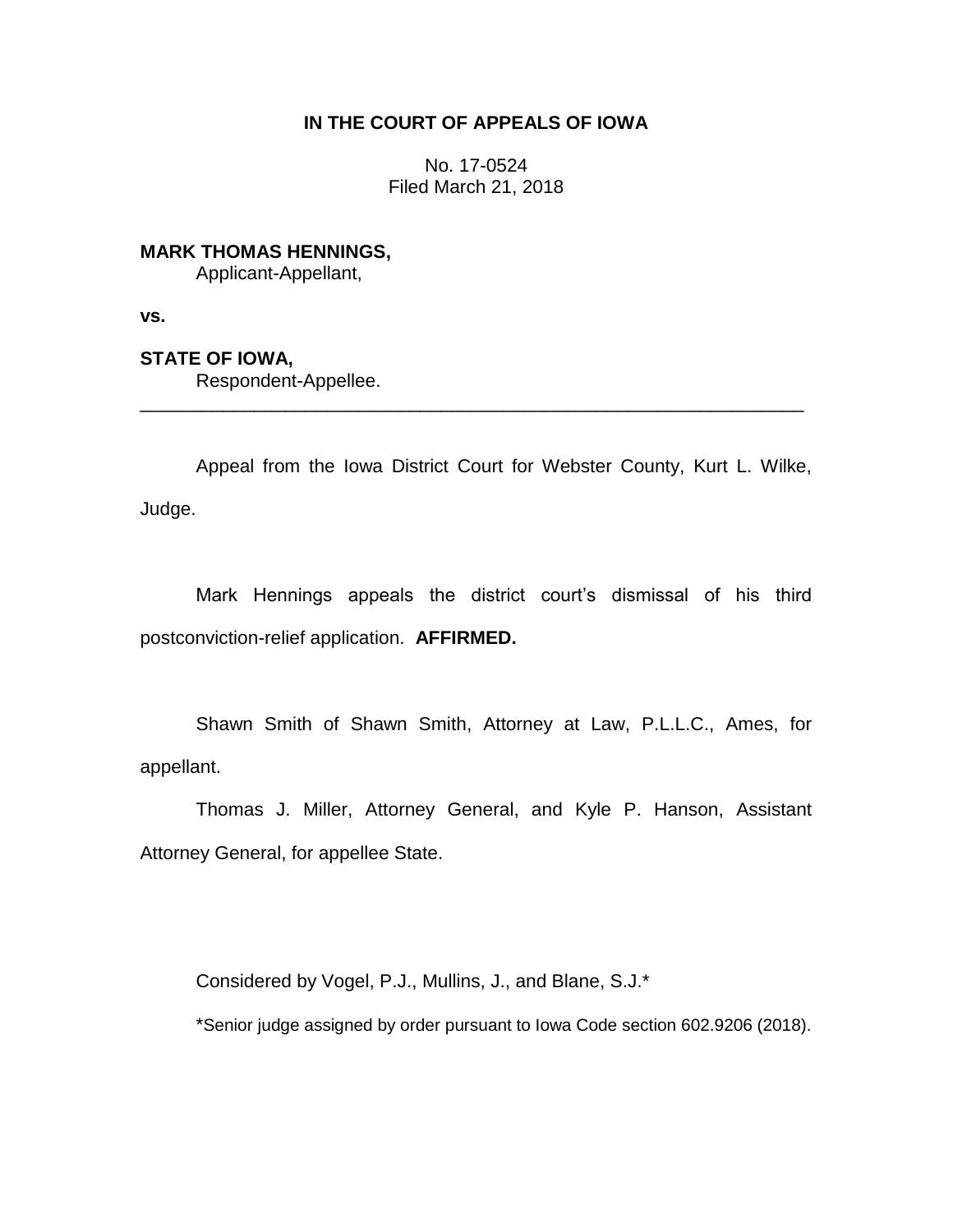**MULLINS, Judge.**

 $\overline{a}$ 

A jury convicted Hennings of willful injury causing bodily injury and assault in violation of individual rights with the intent to inflict a serious injury; the supreme court affirmed his conviction and sentence. *See generally State v.*  Hennings, 791 N.W.2d 828 (lowa 2010).<sup>1</sup> Procedendo issued in January 2011.

Hennings filed his third application for postconviction relief (PCR) in September 2016. $^{2}$  The initial pro-se application vaguely relayed that the application was based upon "New Evidence." PCR counsel subsequently filed an amended application alleging Hennings's trial counsel rendered ineffective assistance in several respects. The amended application did not elaborate on what alleged "New Evidence" supported the application. The State moved to dismiss on statute-of-limitations grounds. Hennings resisted dismissal and submitted an affidavit in which he repeated his ineffective-assistance-of-counsel allegations. His affidavit also failed to elaborate on what alleged "New Evidence" supported the application. The district court dismissed Hennings's application on statute-of-limitations grounds, concluding the application was untimely because Hennings failed to allege a new ground of law or fact that was unavailable during the limitations period and Hennings failed to raise the instant ineffectiveassistance claims in his previous PCR applications.

2

<sup>1</sup> The supreme court has partially overruled its decision in *Hennings*, to the extent it held "that the district court's stated reasons for sentences also applied to its decision to run them consecutively as part of an 'overall sentencing plan.'" *See State v. Hill*, 878 N.W.2d 269, 274–75 (Iowa 2017). Hennings does not raise the supreme court's overruling of its decision in his direct appeal as an issue in this appeal.

 $2$  Hennings previously filed PCR applications in February 2011 and August 2014. The former was dismissed when Hennings failed to appear for trial. The latter was dismissed on statute-of-limitations grounds.